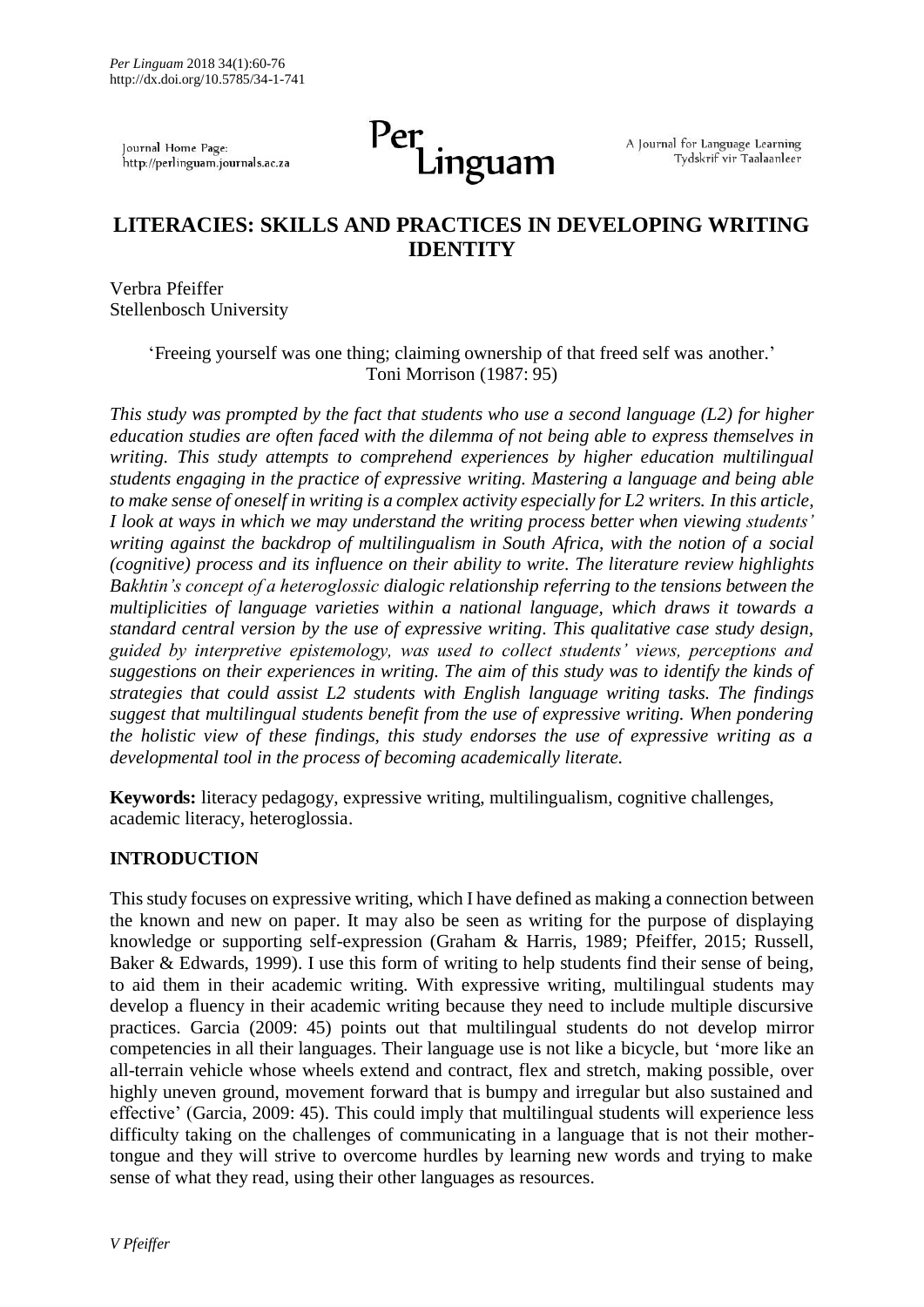Very often, universities use set coursebooks which present themselves as fact-based and transference-based models of teaching and learning (Garcia, 2009). As a result, there is little or no scope for the teacher or the students to reclaim their own language when it is different from that of the textbook. Makalela (2014: 670) argues that the outcome in such instances is that neither the teacher nor the students have the opportunity to reformulate their language because second language (L2) students are forced to engage with texts in the language of that text, which may not be their first language (L1). They are therefore not always able to reformulate because they may have a weak grasp of the L2. What Makalela (2014) implies is that we need to look at multilingual students in a different way, because if we force them to use only the language of instruction, they are bound to parrot what they find in the textbooks.

Hence, the teaching and learning of language fails to develop into critical and creative consciousness in the classroom. This article aims to investigate the use of expressive writing by means of autobiographical writing and journal writing in a Communications classroom. This article aspires to generate an understanding of the strong relationship between the teaching of language, and teaching students whose mother tongue is English and students whose mother tongue is not English, thereby illustrating how the recognition of the varied ways in which language is taught could offer benefits to the classroom (Brumfit & Carter, 1986; Pfeiffer, 2015). This article also looks at the scope provided by expressive writing to engender provisional interpretations through writing which can bring about constructive educational and social change. The rationale for my investigation is to use expressive writing in more than one language to improve academic writing in only one language.

# **LITERATURE FRAMEWORK**

Although it is important for classroom-based studies to investigate how students learn to write in a second language, it is equally important to learn how students learn a second language through writing (Harklau, 2002; Pfeiffer, 2015). What we most commonly think of as academic writing is the activity of producing text to be read by other academics. For example, writing articles, assignments or essays (Harklau, 2002) can be seen as academic writing where the author meets the standards for spelling, grammar and other rules of academic communication. Besides 'formal' academic writing, there is also journal or autobiographical writing where the writer is the sole audience and, here, the formal rules may be relaxed. As discussed in Pfeiffer (2015), such writing can serve as a stepping stone to formal, academic writing.

In light of this, our writing is influenced by our life histories. Consequently, each word we write represents an encounter, possibly a struggle, between our multiple past experiences and the demands of a new context (Ivanic, 1998). Writing is not some neutral activity which we just learn like a physical skill, but one which implicates every fibre of the writer's multifaceted being (Ivanic, 1998: 181). With journal and autobiographical writing, the word 'becomes "one's own" only when the speaker populates it with his own intentions' (Middendorf, 1992: 35). The implication here is that our discourse is ourselves. However, opposing forces are at work within human discourse and human society (perhaps human consciousness itself). What this implies is that consideration of a writer's roots and the knowledge that his/her identity brings may be viewed as socially constructed and hence constantly changing in the same way the consequences of his/her life's history develop (Ivanic, 1998: 181). When this struggle is healthy and not lopsided (in the sense of the writer's identity), heteroglossic awareness is at its most potent. This Bakhtinian key is of vital importance in the modern classroom. Heteroglossia is the coexistence, combination, alternation and juxtaposition of ways of using the communicative and expressive resources that language/s offer us (Leppӓnen, Pitkӓnen, Piirainen-Marsh, Nikula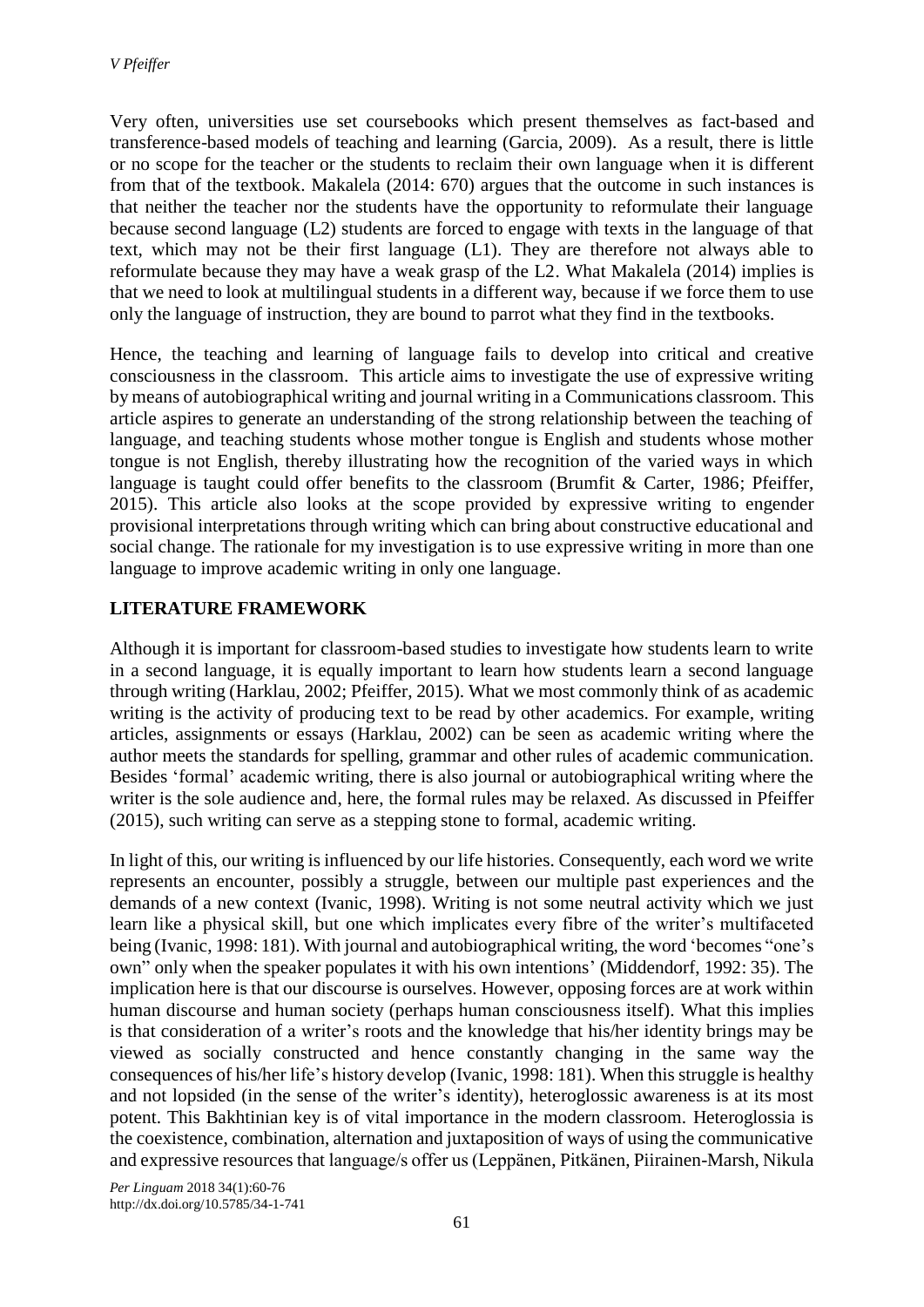& Peuronen, 2009: 1082). Therefore, language learning should be seen as a human activity for facilitating personal expression and reflection. With this purpose, Lapidus, Kaveh and Hirano (2013), and Park (2013a, 2013b) explored autobiographical writing as a method for constructing L2 identity, which this study explores.

Students often find it difficult to translate from one language to another since they lack experience and chances for academic conversation where concept formation and logical thinking are developed in their L1 and L2. The problem that we are currently facing in South Africa is that, because we have this multilingual array of students from different races and backgrounds who do not all have the same mother tongue, the teacher is left with the daunting task of not being able to translate the work given in class to all students in their native languages.

Garvin (2013: 77) argues that, in order for students to be able to draw on their L1 to express themselves in the L2, they need to be taught the basic language skills of transferring knowledge between languages to enable them to translate cognitive knowledge. Garvin cautions that, unless this is done, their creativity will be crushed. Thus, students need to develop their L1 and L2 competency in writing. Accordingly, L2 writers struggle to maintain the lexical and structural constraints aiming at producing what sounds like an English text, while writers' imagination, self-expression and creativity are avoided (Garvin, 2013: 78). When activities are designed that encourage creativity within reasonable subject-related constraints, students are led to empowerment and ownership of their own learning (Nunn, Suvasubramaniam, Guefrachi, Tariq & Al Shami, 2012: 7). It is at this juncture that students' identities may be displayed in their writing.

Creating an identity for L2 students can often be very challenging, maybe even difficult, due to the expectations of the subject teachers who present students with new disciplines. At this point, I argue that the author's appearance in the text may be explicit or absent where the opportunity to create a plausible academic identity and a voice with which to present an argument might not be visible (Ivanic, 1998: 48). We should not simply assume that academic writing is universally impersonal because we could disguise variability and prevent our students from coming to terms with the specific demands of their disciplines. In addition, Hyland (2002: 353) argues that, instead of equipping learners with the linguistic means to achieve their rhetorical invisibility, we need to guide them towards an awareness of the options that academic writing offers.

With this purpose in mind, Ivanic (1998: 24) addresses three aspects of writer identity: the 'autobiographical self' delineates writers' sense of their roots; the 'discoursal self' 'is the impression – often multiple, sometimes contradictory which [a writer] consciously or unconsciously conveys of themselves in a particular written text, [relating] to values, beliefs and power relations in the social context in which they were written'; and the 'self as author' is a relative concept which 'concerns the writer's "voice" in the sense of the writer's position, opinions and beliefs'.

This identity construction is significant in discussions of academic writing since 'writers differ considerably in how far they claim authority as the source of the content of the text, and in how far they establish an authorial presence in their writing' (Ivanic, 1998: 26). Consequently, these identity constructions can further raise our awareness of how English and its culture have become a critical component in the academic and professional development of all language learners and users (Park, 2013). In a class of multilingual speakers, students have to shuttle between different spaces of self when they articulate thoughts in different languages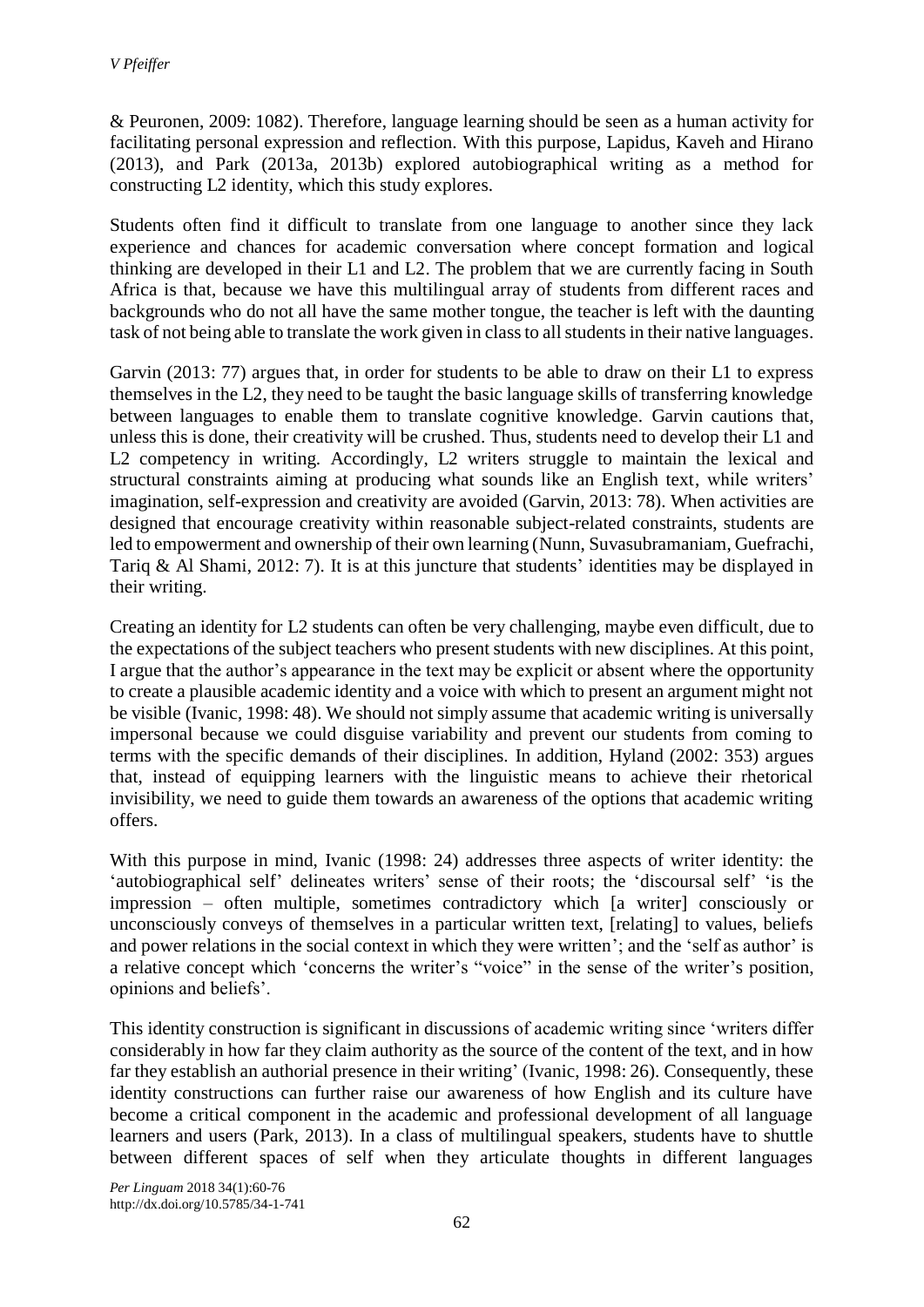(Canagarajah, 2011; Makalela, 2015). For multilingual communication to run smoothly, languaging is an integral part of identity construction, which means that languaging experience represents negotiating identities that are multiple and fluid (García, 2011). Given the multilingual spaces to express complex meanings, these speakers decide who they want to become (Makalela, 2013, 2015). This multilingual space referred to here may be viewed in the students' journal writing, which is looked at in the research instruments section.

With regard to the 'self as author' identity (Ivanic, 1998: 26), an expressive writing instruction was designed to assist students in their writing. My intention with the use of expressive writing instruction was originally to free students from the shallow 'performance' (Spigelman, 1996: 130) that was current-traditional exposition, where they just wrote enough to be accepted at university. Now, instead of performance, 'true and honest narratives' were required of them (Spigelman, 1996: 130). One cannot really see through someone else's eyes, but through writing and reading one may be able to get close enough to appreciate the richness of another's vision. Consequently, Garcia (2009: 45) sees this discursive practice as ideologically desirable for multilingual students and their languaging practices as part of the decisions about who they want to become. Therefore, students articulate their thoughts and make strategic choices that are situation-sensitive in order to achieve their communicative goals (Makalela, 2015).

This study hopes to offer some verifiable explanation to demonstrate the assumption that, when students actively use expressive writing for independent learning and for discovering interrelationships among their own reading-writing-thinking practices in more than one language, the thinking processes of the writer complement the reader's reception of the material (Pfeiffer, 2015). With this purpose in mind, the above-mentioned demonstration could instil a growth in power and effectiveness when the reader and writer can complement each other.

# **METHODOLOGY**

This study was designed to describe qualitatively as well as impressionistically the kinds of writing processes and strategies that the students went through in class, as well as the outcomes arising from their writing in multilingual contexts. This study was conducted at a tertiary institution in the Western Cape and consisted of 14 participants from South Africa and other parts of Africa (Ghana, Congo, Rwanda, Nigeria and Eritrea). The reason for the 14 participants wasthat they were the only students interested in improving their writing skills and participating in this study. I had received ethical clearance from the university where I collected the data as well as the University of the Western Cape. Table 1 below indicates each participant's country of origin and level of English.

| <b>Student</b> | <b>Country of</b> | <b>Time in South</b> | <b>English at</b> | $L1, L2$ or | Home language |
|----------------|-------------------|----------------------|-------------------|-------------|---------------|
|                | origin            | <b>Africa</b>        | high school       | EFL         |               |
|                | South Africa      | <b>Always</b>        | <b>Yes</b>        | L2          | Afrikaans     |
| 2              | South Africa      | Always               | Yes               | L2          | Afrikaans     |
| 3              | South Africa      | Always               | Yes               | L2          | IsiXhosa      |
| 4              | South Africa      | Always               | Yes               | L1          | English       |
| 5              | South Africa      | Always               | Yes               | L2          | IsiXhosa      |
| 6              | Congo             | 2 years              | Yes               | <b>EFL</b>  | French        |
|                | (Brazzaville)     |                      |                   |             |               |
| 7              | South Africa      | Always               | Yes               | L1          | English       |
| 8              | South Africa      | Always               | Yes               | L2          | IsiXhosa      |
| 9              | South Africa      | Always               | Yes               | L2          | IsiXhosa      |

**Table 1: Participant information**

*Per Linguam* 2018 34(1):60-76 http://dx.doi.org/10.5785/34-1-741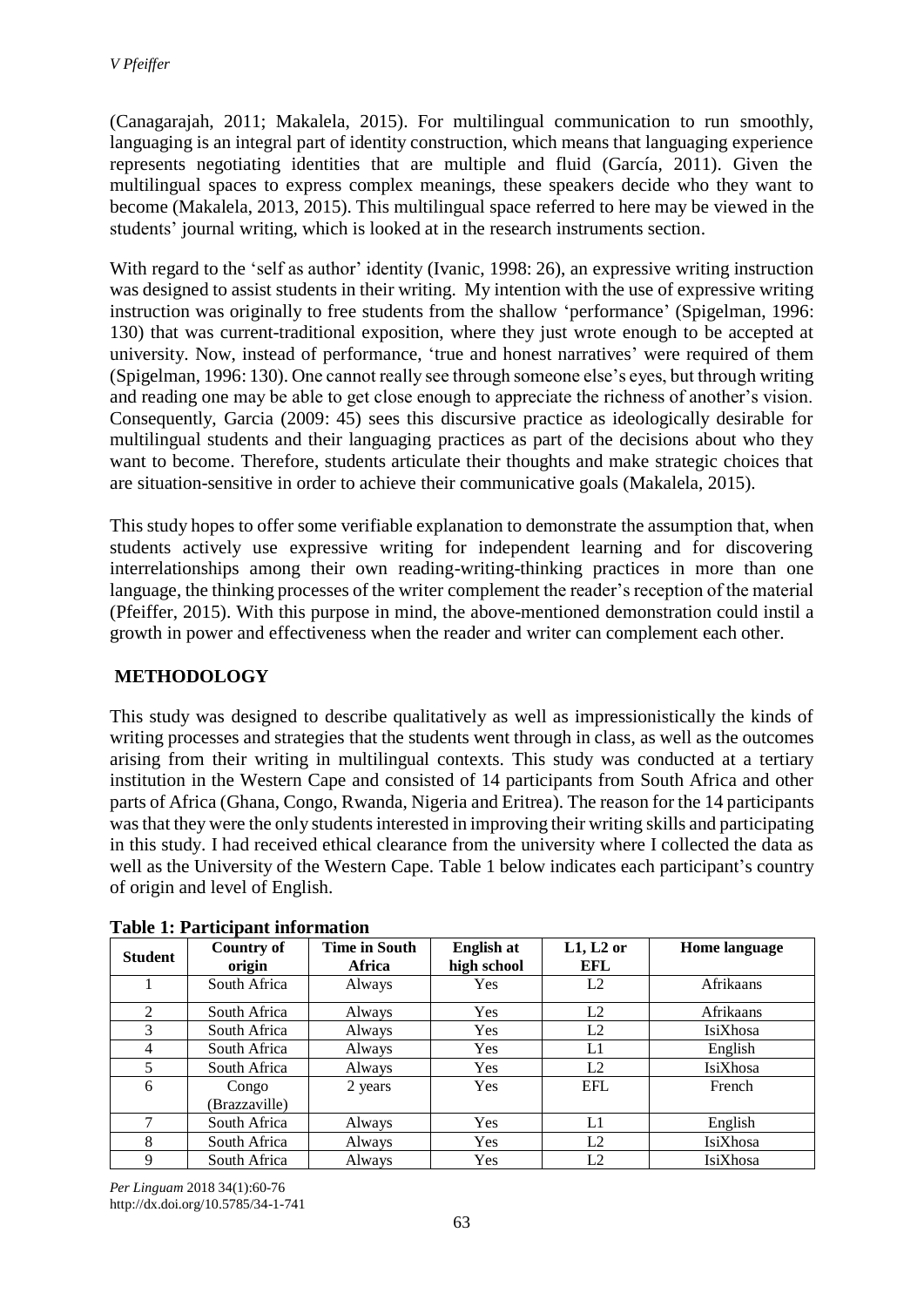| 10 | Nigeria       | 3 years | Yes | <b>EFL</b> | Yoruba   |
|----|---------------|---------|-----|------------|----------|
| 11 | Congo         | 2 years | Yes | <b>EFL</b> | French   |
|    | (Brazzaville) |         |     |            |          |
| 12 | Rwanda        | 6 years | Yes | <b>EFL</b> | French   |
| 13 | Ghana         | 5 years | Yes | EFL        | French   |
| 14 | South Africa  | Always  | Yes |            | IsiXhosa |

As seen in Table 1, only two of the participants were English first language speakers and the rest were either English second language speakers or English foreign language (EFL) speakers. The length of time that the EFL speakers had been living in South Africa gave me some indication as to how much exposure they had had to English. Even though Students 12 and 13 had been living in South Africa for a number of years, it was quite interesting that they were aware that their English writing was problematic.

The context of my study was a text-based instruction programme which I taught to all first-year students where I incorporated elements from an integrated language arts approach. By using this approach, I integrated reading, writing, listening, speaking and viewing, as well as making sure that all students were involved in the tasks and class activities. Furthermore, I would provide the students with texts in class which they had to read, discuss and write about. My study spread over a semester to assist students in improving their academic writing technique. The text-based instruction programme that I implemented in the undergraduate wing of the faculty is the mainstay of my study. The purpose was to determine the centrality of a text-based instruction approach to L2 students and to determine whether an approach such as this can address the apprehension experienced by L2 users of English at a tertiary institution in Cape Town and whether it could have general implications for other South African universities. The L2 apprehension referred to here manifests itself in symptoms such as rote learning, little or no inclination to read or write, exam-oriented learning habits, poor motivation to attend and participate in Communications class, and increasing failure rate. This study seeks to show how multilingual students have the tenacity to recreate themselves by not using very common forms of communication in and outside the classroom at university level.

My research questions were:

- How did expressive writing create a space for the students to represent their identities?
- How can expressive writing improve their language skills?
- How can students write more expressive/responsive and communicative texts?

The students were advised to keep journals and record their daily experiences, which they wrote in English. The students created an autobiographical writing piece based on their lives, which could be interpreted as a personal response. This form of writing may be an intimidating form of writing, but also a liberating one − it is always profoundly generous, demonstrating one's willingness to share something of oneself (Voit, 2009). I decided to use these two styles of writing so that the students would not feel threatened when writing in a journal or even writing a personal autobiography. These two writing styles gave students the exposure to writing for different audiences. For example, with the journal writing, the students were not writing for an audience – even though I read it, it was personal. With the autobiographical writing, however, the students were given a sense of writing for an audience.

*Per Linguam* 2018 34(1):60-76 Before data collection, I conducted interviews with my students and it should be noted that the answers given by the students are verbatim dictations of what they said to me. For my interviews, I used a diagnostic assessment tool that allowed for 'meaningful interpretations and

http://dx.doi.org/10.5785/34-1-741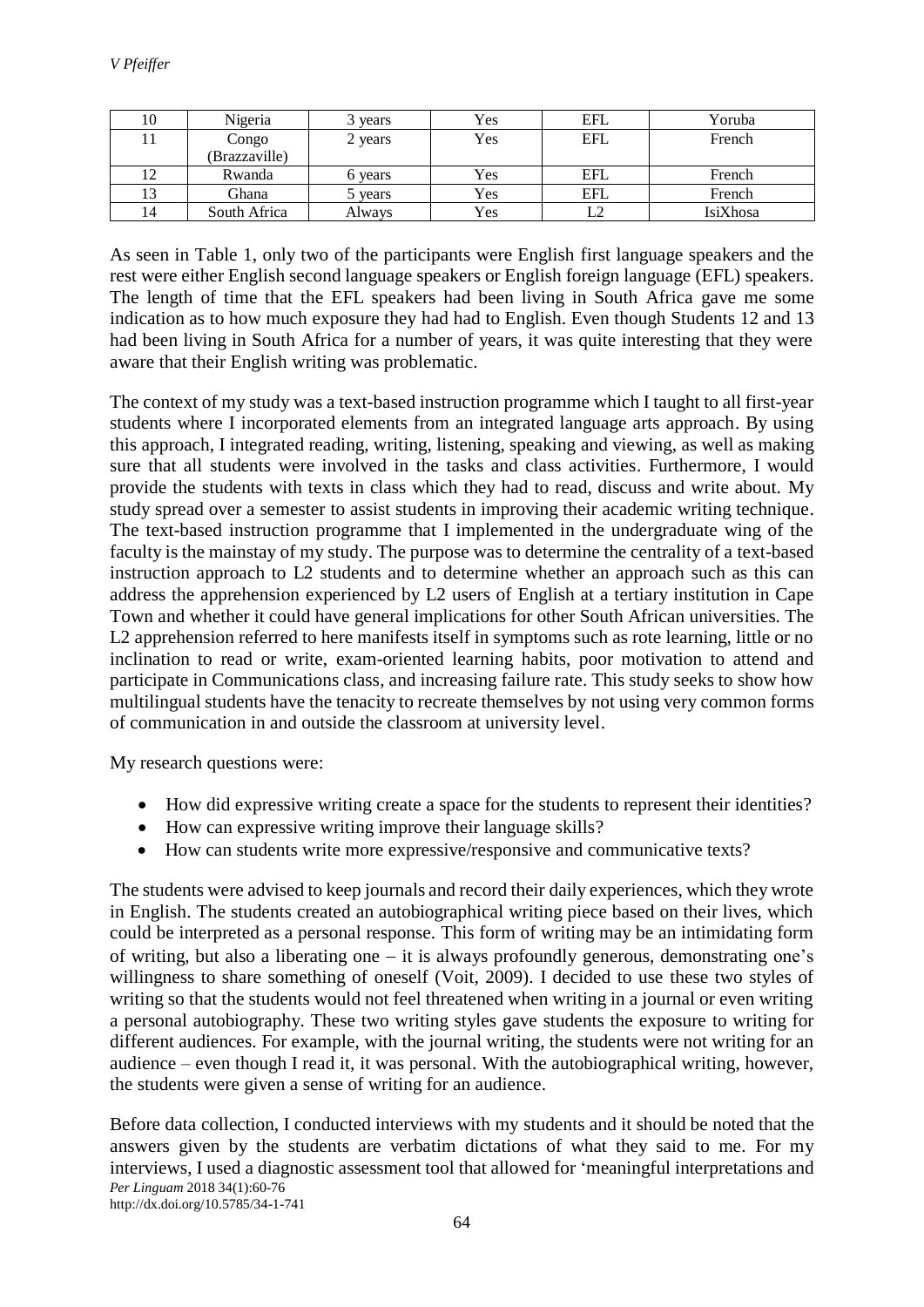fair use of results' with a few to, as Jan (2008:117) insists, improve instructional design and for guiding students' learning. The interviews were conducted to give me some indication as to which areas in their writing needed to be improved, how familiar students were with writing in journals and which writing exercises they needed to help them improve their academic writing.

In this article, I focus on whether the students actually wrote expressively and personally. This focus was my guide to look at examples in their writing where the students made use of their home language to emphasise the personal nature of their writing. Thus, for the journal entry, they were not given a grade, but for the autobiographical writing a holistic grading scale was used, which can be seen in Addendum 1. This grading scale gave me some reflection on how they were writing, and I could then evaluate whether they were meeting the demands of the audience.

In terms of the pedagogical framework, writing was not intended to be a language practice activity, but rather to become a 'kind of self-making or forming' (Van Manen, 1989: 238) endeavour.

# **RESEARCH INSTRUMENTS**

#### **First interview**

As mentioned in my methodology, I conducted interviews with my participants before data collection, which also served as my diagnostic assessment to guide me in redesigning my instructional approaches, evaluate instructional resources and remediate students' weaknesses (Jan, 2008). With this purpose, I had a better idea of the students' understanding of the term 'expressive writing' as well as determining problems that they were experiencing in writing and ways in which I could assist them in their writing. Due to word limitation, I decided only to include three students' views on selected interview questions which I thought were pertinent for this article. Below I have included the questions and answers of the students.

#### **1. Define your understanding of the term 'expressive writing'.**

- Student 1: The thought you have, you like to have and your imagination through it.
- Student 2: To think fast. To think what is asked.
- Student 3: It's a free way of thinking and expressing yourself.

As can be seen in the answers of Students 1 and 2: 'The thought you have …' and 'To think fast,' these students did not quite have an understanding of expressive writing. Student 3 had a better understanding of what expressive writing is when he said: 'It's a free way of thinking and expressing yourself.' By asking this question, I wanted to find out before I conducted my study whether the students were familiar with the term 'expressive writing'. Most of the students gave a reasonable response on their understanding of what expressive writing was. Hence, this question gave me some indication as to which direction my research was to unfold as well as the way in which I could help students become familiar with the term expressive writing.

#### **2. What importance do you place on expressive thinking in English Studies? Why?**

Student 1: It's important because you are dealing with people. The way you want people to view you.

*Per Linguam* 2018 34(1):60-76 http://dx.doi.org/10.5785/34-1-741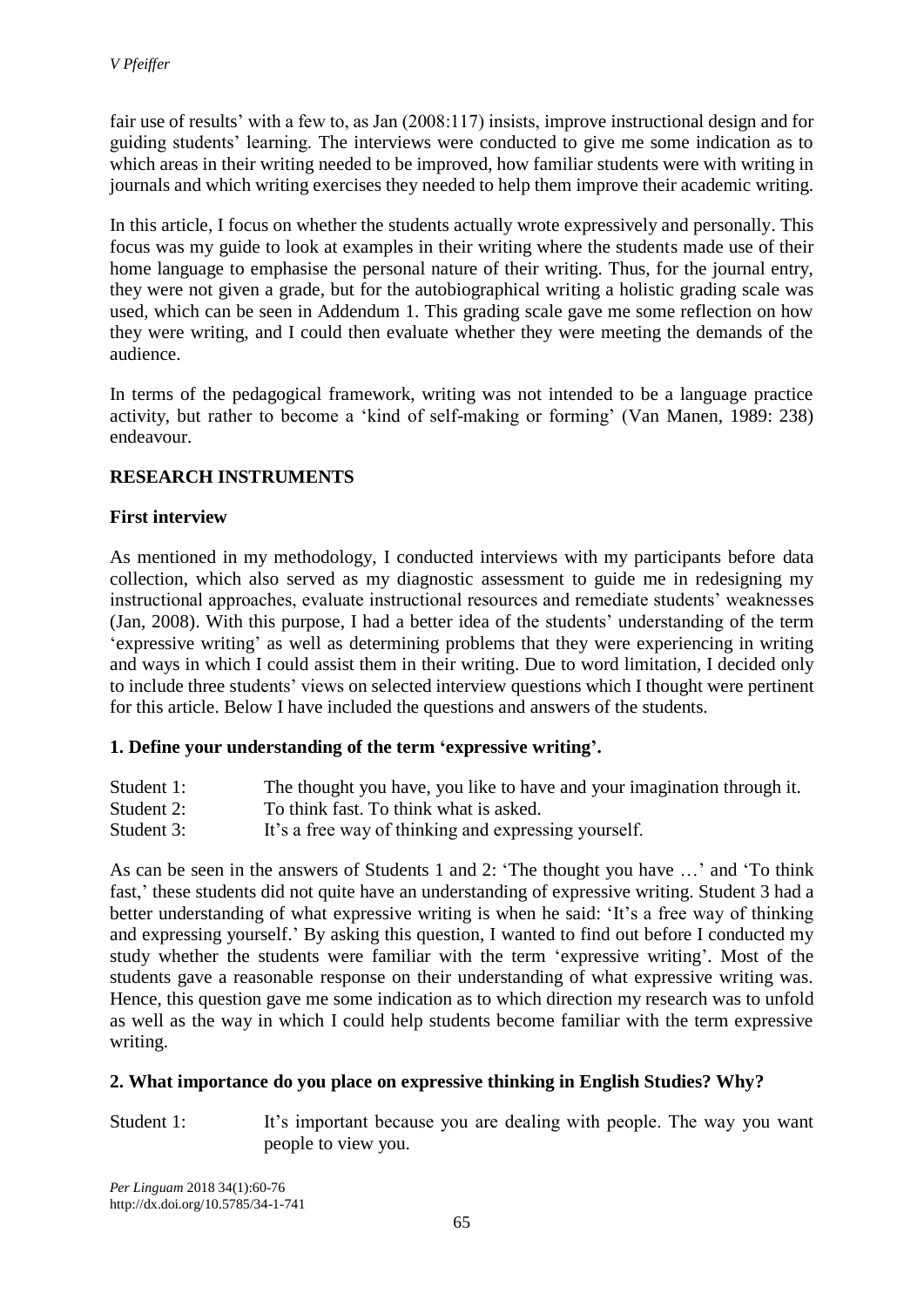Student 2: It's important so that people can express themselves, so that you know what you want to say and that you know what they mean. Student 3: In writing one can express oneself better than in speaking. Speaking you have to consider the person. In writing you let your feelings flow and write to your heart's content and not based on the way the person looks or judge you. That's your own person bring across yourself.

In should be noted that, before I asked this question, I had explained the meaning of the question to the student. However, we notice that Students 1 and 2 did not understand the question, if we look at their answers: 'It's important because you are dealing with people' and 'It's important that you understand the way to take instructions and interpret it.' Student 3 understood the question the best and answered: 'It's important so that people can express themselves ….' The students had some idea that their feelings were involved when addressing expressive writing, but I am not sure they could make a definite connection as to how it would affect their writing.

#### **3. Have you done expressive writing at high school?**

| Student 1: | Yes. |
|------------|------|
| Student 2: | No.  |
| Student 3: | Yes. |

If the students never really understood what expressive writing was, then I am not entirely sure that they practised this form of writing at school. Most of the students responded to the question. My impression was that it was not really a term that had been used at school.

#### **11. Did you have any problems in your writing exercises? What are the problems?**

| Student 1: | Problems with understanding and interpreting my writing. Understanding          |
|------------|---------------------------------------------------------------------------------|
|            | of words, spelling, pronunciation of words. Sometimes the sentences.            |
|            | Can't make a complete sentence. Difficulty summarizing in own words.            |
|            | Speaking French confuses me, then don't have the words in English.              |
| Student 2: | Language problems. How to use grammar and vocabulary neatly. How to             |
|            | use punctuation. How to structure essays neatly. How to work<br>professionally. |
| Student 3: | Punctuation problems. Spelling problems. Don't have problems in                 |
|            | expressing myself in writing. Feel I can express myself better in writing       |
|            | than speaking.                                                                  |

The response to this question was particularly interesting because these answers were my guide as to what writing exercises could assist the students in improving their academic writing. Besides journal entries and autobiographical writing, I gave the students grammatical worksheets to work through on their own at home. It should be noted that these worksheets were never corrected, but were just meant to help them with some possible grammatical problems which could assist them in their writing.

The data analysed in this segment were meant to give me some indication as to what the students understood about expressive writing and how they would like to improve their writing. This segment also indicated the strength of the students' intuition and beliefs about their own ability to recognise, explore and nurture their abilities in writing.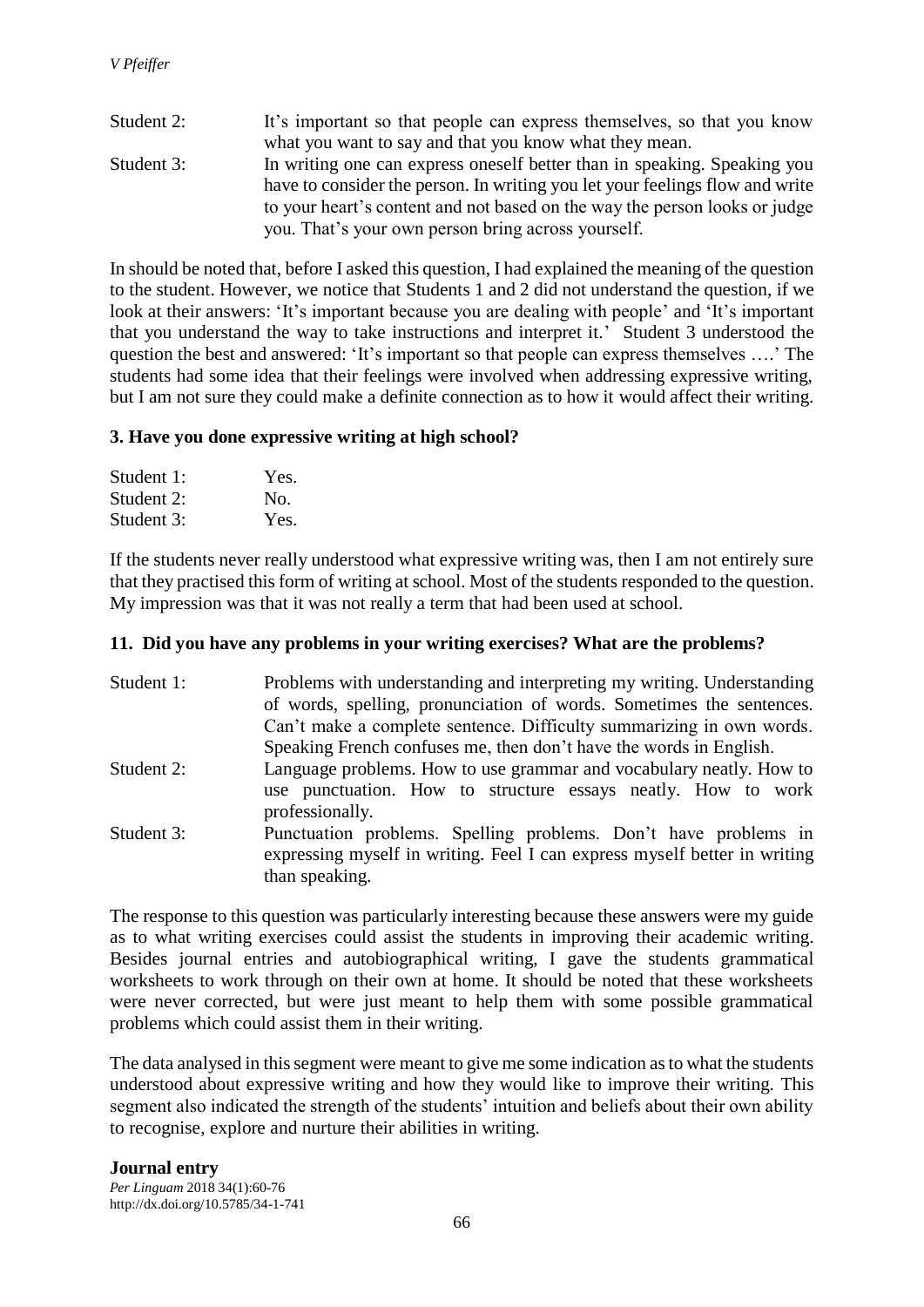Now I look at excerpts from the student's journal entries. My interest in their journal entries was stirred by the fact that I was trying to understand my students' journals as a space where I focused on whether they actually wrote expressively and personally. As mentioned in my methodology section, it was at this juncture that I was led to focus on examples where the use of other languages appear to emphasise the personal nature of their writing.

Student 1: I didn't do my presentation maybe I'll be the first one tomorrow, so I have to get there early, because my lecture is very strict. I don't blame her infect because she is trying by all means to teach us a punctuality because it is very important. Student 2: I went to collect my journal from Ms or Mrs Pfeifferv. The reason for the "or" is because I don't know if she is married or not. This reminds me of Valentinesday when she "interrogated" me about my plans for the day and I replied by asking her if she was willing to take me out for lunch. Where I got the strength to ask that, "U weet allen" as the afrikaaners would say. Student 3: I was one of the unpriviled kids born in a family where parent are incapable of looking after them. I grow up moving from a family member to the other, trying to fit into other people's home because my parent never gave me one. Growing up was like climbing mount Ever-Rest a million times without reaching the top.

The journal entries presented above suggest that the students made a definite attempt to express themselves freely with aspects relating to everyday living, where they wrote about their hopes, fears, joys, doubts, intuitions and initiations. Because of the many spelling and grammatical mistakes in their writing, I am inclined to believe that they expressed themselves freely because they were not afraid to write how they felt and also they were not anxious that I was going to read what they wrote. An example of this is seen with Student 3 when he writes: 'I was one of the unpriviled kids born in a family where parent are incapable of looking after them.' I did not get the impression that there was any superficial involvement in the students' writing. They wrote in first person and they paid no attention to grammar and punctuation errors.

We also notice clear code-switching taking place when Student 2 writes: 'Where I got the strength to ask that, "U weet allen" as the afrikaaners would say.' This form of writing does not occur often in my research, but what I found most captivating was a perfect example of multilingualism because this student was actually isiXhosa and included some Afrikaans writing in his journal entry which was in English. This example also illustrates the manner in which this student 'moves' back and forth between two languages available to him in order to construct his understanding.

Below I have included four students' excerpts from another journal entry. Below, Student 1 portrays brutal honesty and his view on 'black students':

Student 1: buying food every month or even worse you can runout of food in the middle of the month, buying expensive bus tickets, adjusting to the environment, language barrier you quickly have to learn other people's languages I know you become multilingual but I think its more fun and interesting when you speak you own language, I think that might be a reason why most black students (not trying to sound racist) fail to part orm well or live to the standard of their progress report because we or feel we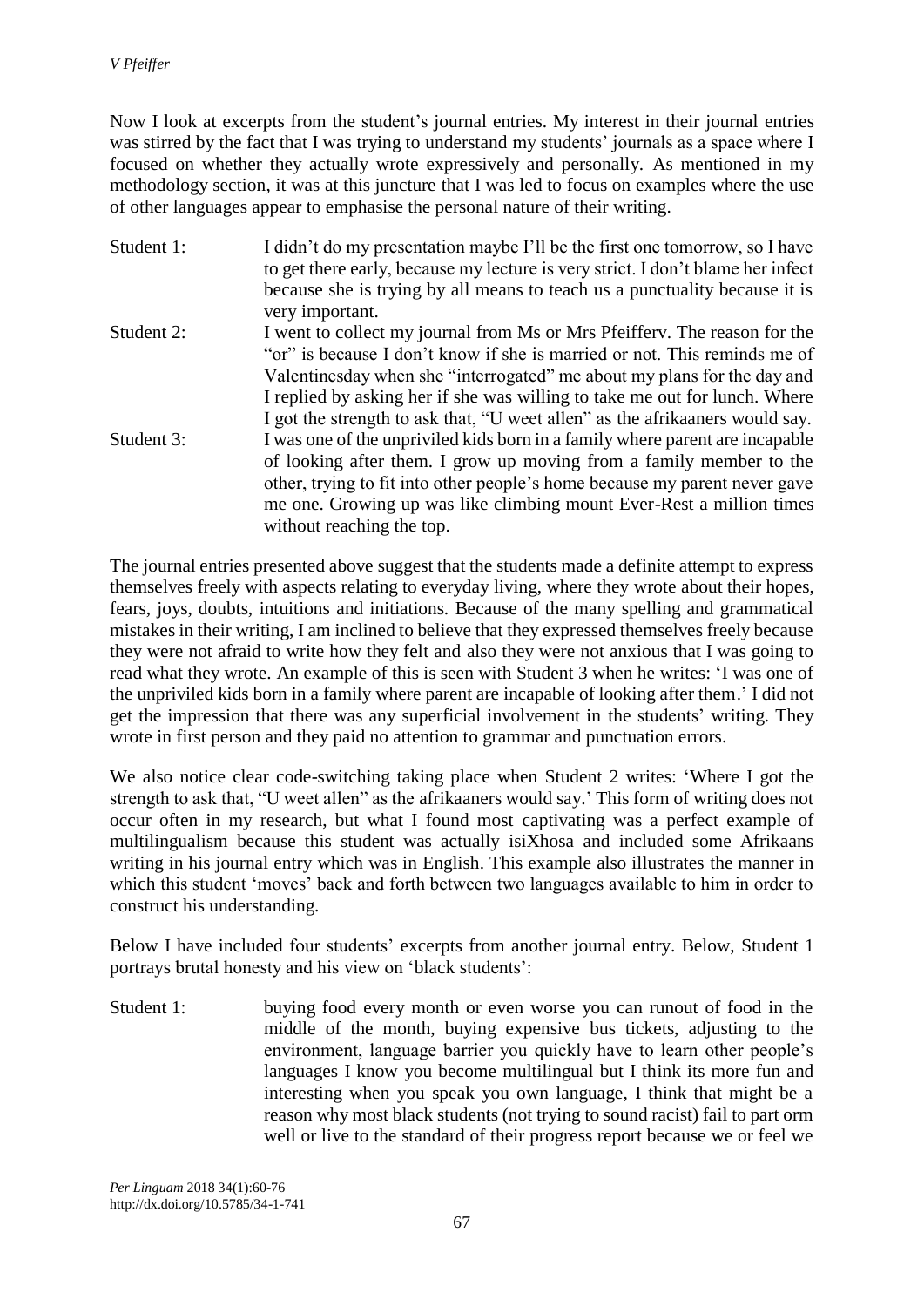fail to get the rhythm going because of the expression but its not anyone's fault.

In this excerpt, the student expresses his view that being multilingual is an advantage, and he feels that speaking in his own language is 'more fun and interesting'. I view this form of L2 writing as meaningful literacy which can enhance learners' understandings:

About themselves, about the presence of others, and the diversity of thought and experience that are so much part of this world which means that, learning a language is about widening one's expressive resources and positioning oneself in multicultural and multilingual world (Hanauer, 2012: 10).

Student 2: Once I arrived by his place, I was surprised to see one of my old friends. It was been a longtime without seeing him. His name is Mathias. Cannot even remember the last time I saw him. I think, it can be more than ten years. After we conversated for such a long time, He told me that him and his family travelled to USA in 1999.

In this excerpt of Student 2, it is clear that he has another academic language at his disposal. Here the student demonstrates direct translation from French to English when he writes: 'It was been a longtime …', which reads in French 'il a été fait longtemps…'. He uses the verb 'to be' to form the past tense rather than 'to have'. In this instance, the student is not aware that his writing is incorrect. Even though his writing is comprehensible, very often these are the kinds of mistakes that the students make when they are conducting direct translation.

Student 3: Today has set the pace for this whole term. I can tell now already it is going to fly by; but I'm quite prepared for anything coming my way. Eish! I forgot to go fetch my exercises from Ms Pfeifferv.

In this example, we see code-switching taking place when the student includes: 'Eish!' His sentence structure is immaculate and use of punctuation is correct.

Student 4: My answers were so quickly. I said finding a job. My preference of where I want to work is here in South Africa, just for trois of four years.

Again we notice code-switching taking place when the student writes: '… trois of four …'. Knowing that he is writing in a journal, the student pays no attention to his writing and instead of writing 'three' he writes 'trois' in French. The aim of the journal entry was to allow the students the opportunity just to write in English and not pay any attention to writing structure, but at the same time develop a love for writing.

#### **Autobiographical writing**

Now I present some excerpts from the autobiographical writing. For this writing task, the students were given the opportunity to create a mind map, make notes for themselves or create a rough draft before handing in the version seen below. It should be noted that, due to word restriction, I have only included part of the autobiographical writing. Due to student confidentiality, I have used 'anonymous' where names should appear.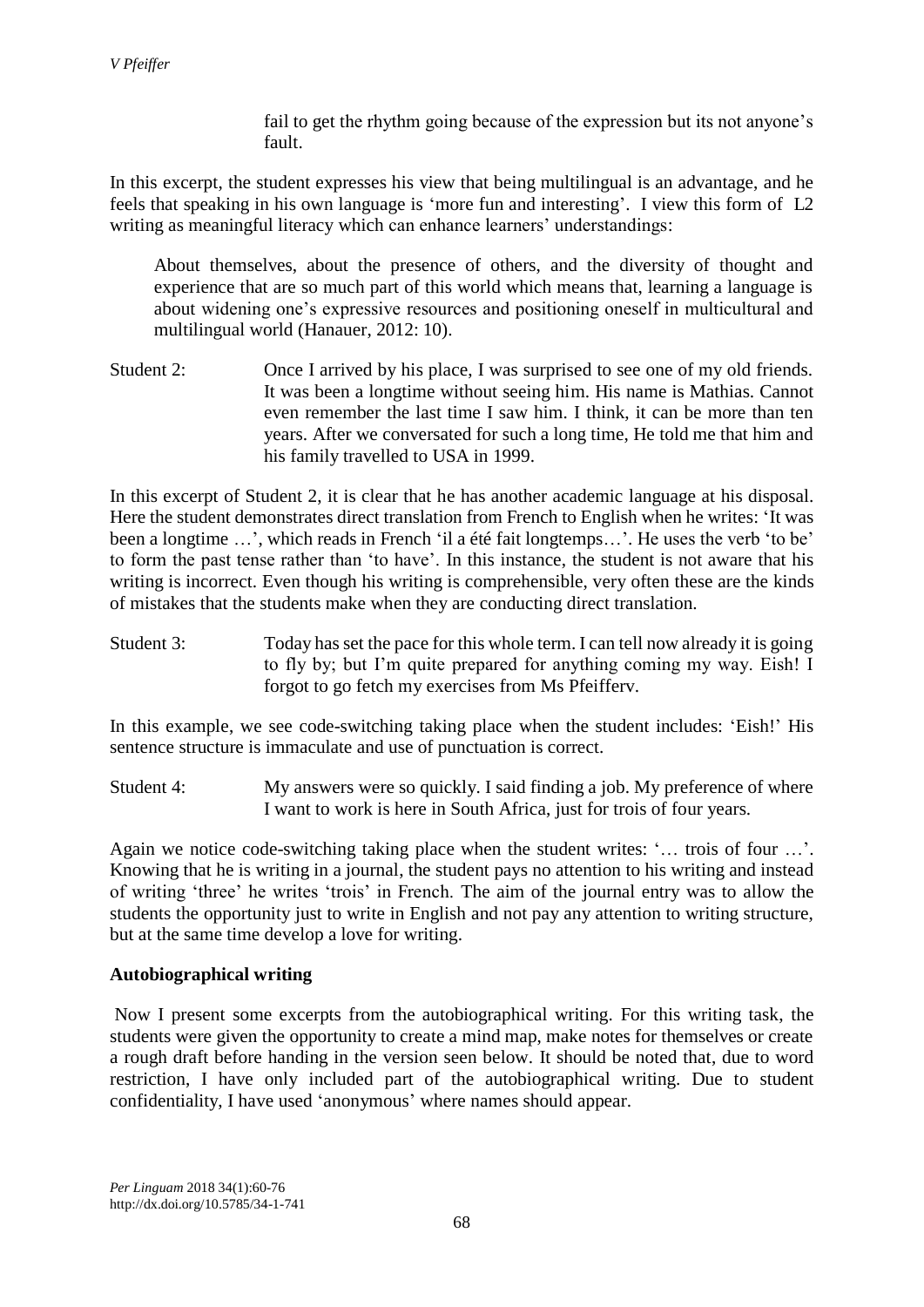# **Student 1: I wish I knew my father**

My life was not easy to be born without a father by myside. My mother was there for me yet I needed my father. Growing older without a male in our house becomes a big challenges to me. In 1999, on November at the age of 8 it was the first time I live in the house that rules by a man. I startet call any man I see around me a father to me. I never wanted to question my mother whose my father, because I thought she has the reasons why she never told me about him.

# **Student 2: My Uncle Christian**

In 2011, when I came in South Africa, my uncle gave me a gift and told me to be serious with my studies. He was doing his last year in the faculty of medecin in Lubumbashi. Tow month later my father called me, and asked me if I really love uncle Christian. I answered the question by yes, I do love uncle Christian. My father took a couple of minute to continue our conversation. He told me that something bad had happened, and uncle Christian passed away.

#### **Student 3: Never forget you Dad**

My name is Anonymous, born in DRC. I was born in a kingdom family, my father Anonymous was a kind in our village. He had 7 wives and my mother Anonymous known by the name of Anonymous. Bint means the fourth wives of king Anonymous. I am the youngest in our family, when I was born in August 1992 my father told his wives and family that they must call me Anonymous. In our culture Evo means 'my heart'. My father did loves me too much, I was everywhere with him, he never leave me alone.

The excerpts presented above are from three students who are not South Africans. In higher education, not only do we deal with South African from various language backgrounds (11 official languages), but we also have to deal with students from various parts of Africa, which means that educators have to cater for a larger variety of students. It may be true that, very often, foreign students do not have much exposure to English lessons at their schools in their home countries, hence they only get to learn English in the country where they are doing their tertiary education (South Africa). Consequently, in their writing there are clear signs of codeswitching when Student 3 writes: 'did loves me too much…' translated directly from French 'M'aiment trop'. In English, we write 'did love me…' or 'loved me …'. Here, the student generalises the formation of the past perfect to the past definite. We notice that Student 2 spells the word 'medecin' the French way. In this instance, I do not think that the students are consciously aware of the mistakes that they are making in writing. With this in mind, this form of expressive writing is meant to enable students to write with confidence and, in due time, these kinds of spelling mistakes should become minimal.

Writing about personal things was not an easy task for the students to engage in, but they took on the challenge. For most of them, this was the first time that they had undertaken autobiographical writing about themselves, as indicated in the responses they gave in the first interview to the question as to whether they had ever written an autobiography. I noticed a flow in their sentence structures, with minor spelling, grammatical and punctuation mistakes. For example, Student 1 writes: 'My life was not easy to be born without a father by myside. My mother was there for me yet I needed my father.' These are simple sentences, but they make sense. If we look at the way the student started writing her/his essay, the confidence in writing is evident in their opening line, which captures the attention of the reader. The comma is missing, but there is a better understanding of the sentence. I detect a definite flow in the sentences with the use of conjunctions, like 'yet' from Student 1: 'My life was not easy to be born without a father by myside. My mother was there for me yet I needed my father.' Student 2: 'In 2011, when I came in South Africa, my uncle gave me a gift and told me to be serious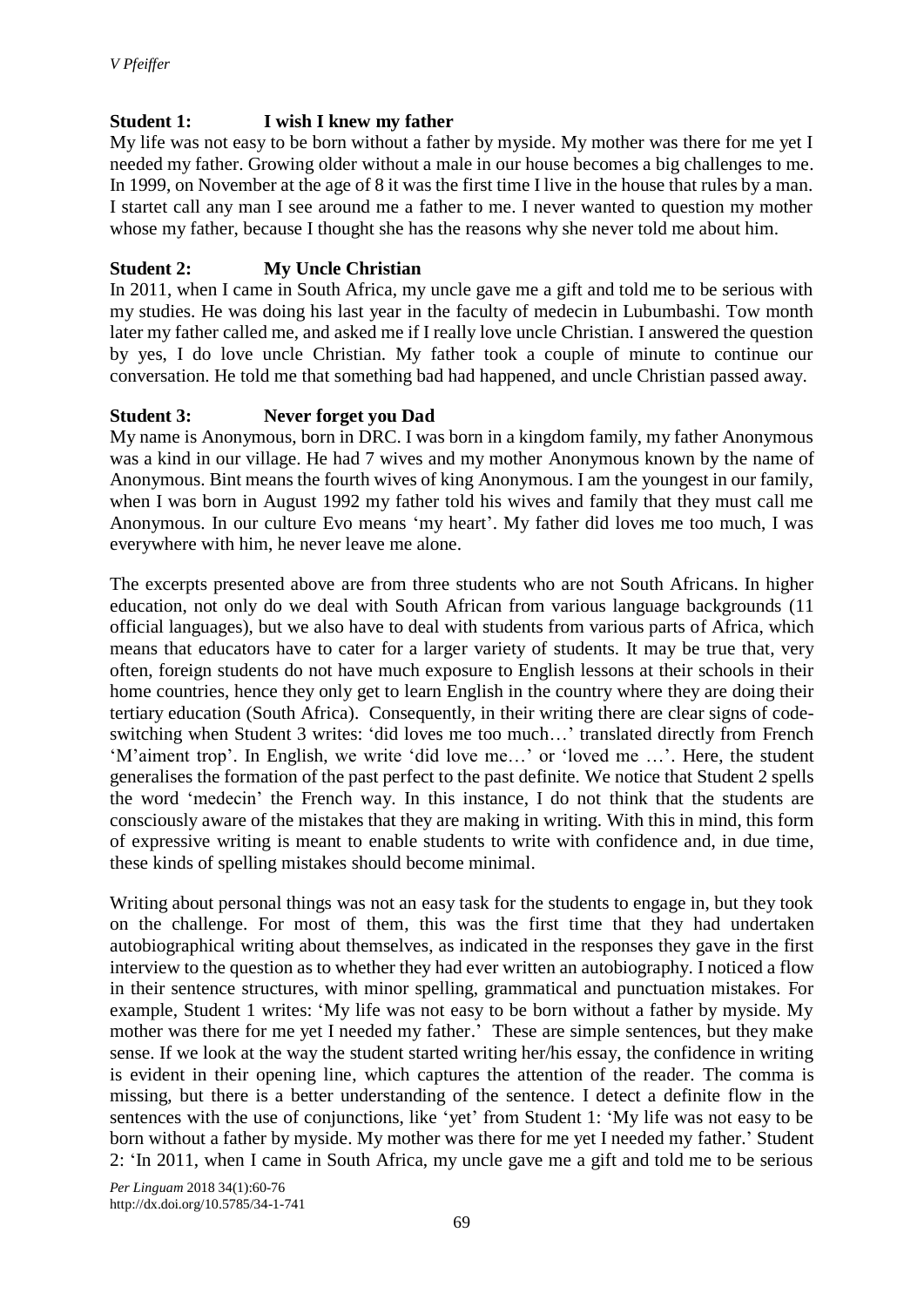with my studies. He was doing his last year in the faculty of medecin in Lubumbashi.' Student 3: 'My name is Anonymous, born in DRC. I was born in a kingdom family, my father Anonymous was a [king] in our village.'

#### **Second interview**

After extensive work with the students, I conducted a second interview to find out what they thought of the writing exercises that had been done with them to improve their writing. Below I have included some of the responses of the students.

#### **1. How did you feel about the writing exercises?**

- Student 1: The writing exercises helped me a lot. I learnt new words, which I never knew before. I feel that I can explain better now.
- Student 2: See what I missed out at high school. I looked up meaning of words. High school had no real exercises.
- Student 3: It was good. It helped in writing. Expressed myself in writing what I thought and felt.

#### **2. How did you feel about writing in your journal?**

| At first I just started writing. I started writing nonsense. I couldn't think of |
|----------------------------------------------------------------------------------|
| what to write. Was challenging, was the first time to write in a journal.        |
| I felt good about writing in the journal. Sometimes I made sacrifices.           |
|                                                                                  |

- Enjoyed writing, but at the same time anxious writing in a book that exposed myself. Wrote what I thought and felt. Had fun writing in the journal.
- Student 3: It was good, helped me discover myself. Seeing it like a mirror. Re-read then surprised at how I felt.

#### **3. Have your ideas about expressive writing changed during this course?**

Student 1: Yes, now I write what I see. Used to think what was naturally, before people didn't get what I wanted to say. Student 2: Yes, as a Xhosa speaking person normally speaking Xhosa, during that time to write in English or at least exposed myself in English Student 3: Yes, there are different ways that you can write. Ways you can interpret things. Know now how to naturally express myself and that if someone reads it, know where I am coming from.

We can see from the responses of the students that there appears to be a perceived benefit to this form of writing, in that this form of writing helped the students discover themselves, as one of the students claimed. An intriguing response from Student 2 was that he felt that he had exposed himself, which in his culture he was not used to. In this sense, cultural identity takes shape and we learn that, in certain cultures, doing certain things is not acceptable.

I found that the data analysed in this article support my conceptualisation of learning to write, in which my students attempted to learn to write as a lived-through experience. Most importantly, they helped themselves to appreciate and believe the immediacy and primacy of the meanings and the knowledge that they created through the use of writing (Lantolf, 2000). In this respect, their writing has not only become 'their own' or 'authentic' but has also become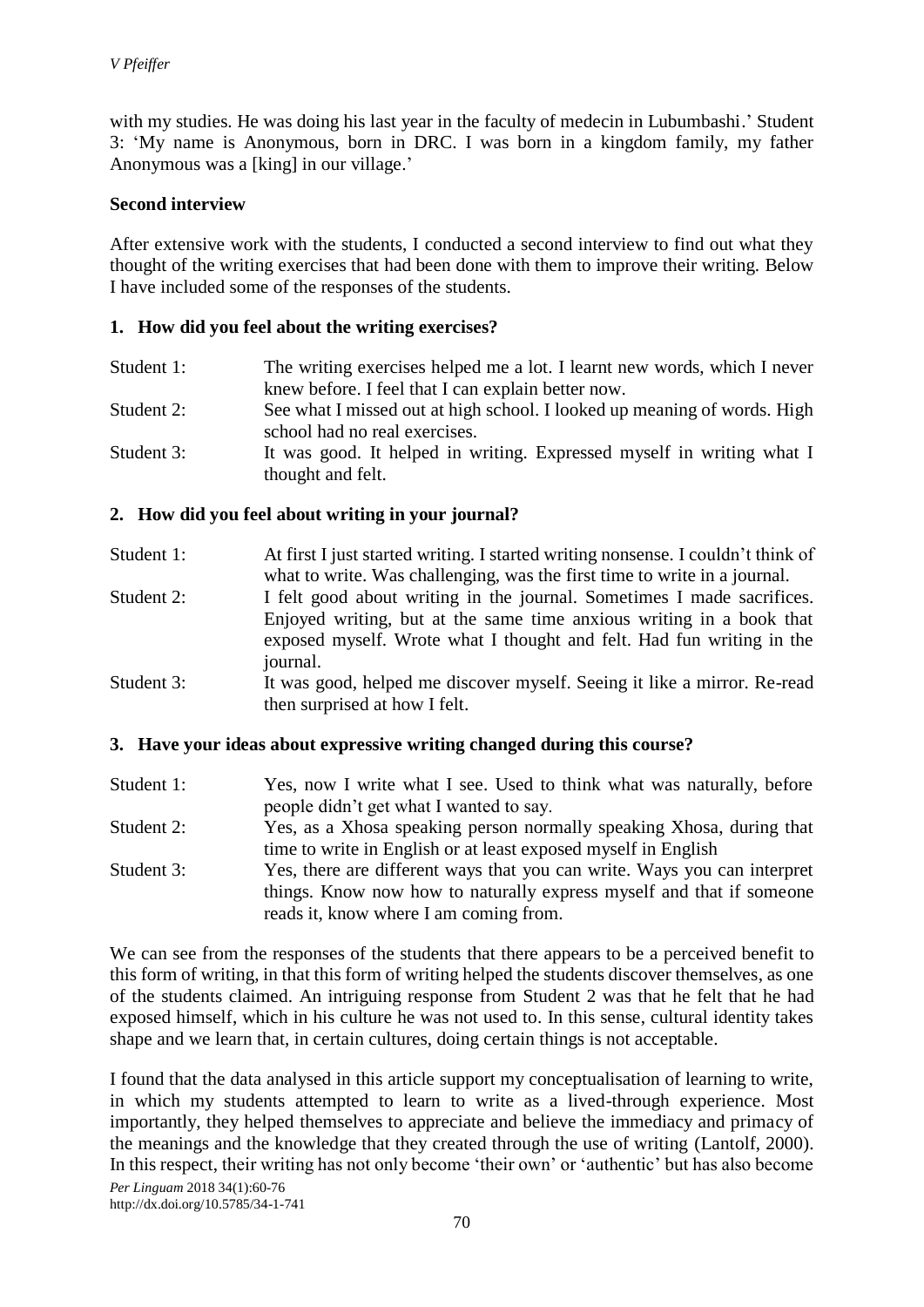a valuable creation in the context of study as it is 'eminently aesthetic' (Lantolf, 2000: 152) by virtue of being plausible and permeable in that they were exposing themselves to the public in their writing.

# **DISCUSSION**

The general assumption of researchers on writing is that, in contrast to essay writing, creative writing provides a writing opportunity which permits students to tap into a much more private, personal emotional reality for their ideas and material (Canagarajah, 1999: 175). This is characterised by freedom from the non-personal, external demands of facts and other people's ideas, comments and forms. For the most part, writing is concerned with original, creative, personal experiences and feelings that can be discovered by the 'self' and that provide the basis for their material (Pfeiffer, 2015; Voit, 2009). At the same time, the students were appropriating the language 'on their own terms, according to their needs, values and aspirations' (Canagarajah, 1999: 175-176).

As a result, the elaborative processing evidenced in the journal entries and the absence of tension associated with linearity and conventional structures of discourse can help account for the meaning potential evident in the fluency of writing by the students (Pfeiffer, 2015; Voit, 2009). The journal entries point to the fact that this kind of writing exercises helped students recognise their identity and gave them a sense of belonging in society. This we see when Student 1 mentions in the second journal entry '… I know you become multilingual but I think its more fun and interesting when you speak you own language ….' Here, the student is aware that there are other languages but feels that speaking his own language is fun and interesting. Student 2 uses Afrikaans words to bring his point across, maybe even to sound funny when he says: 'Where I got the strength to ask that, "U weet allen" as the afrikaaners would say.' It appears that one of the greatest benefits of writing in a journal is that it may help students get over the fear that they may have of writing in a non-native language, which may lead to more self-confidence and a willingness to write. These benefits are also reported by Jones (1991) and Voit (2009).

The data from autobiographical writing revealed how the students were able to transcend the barriers that accuracy normally imposes on writers, through a fluency which they identified with as a motivating force. This is evident when the students are able to use conjunctions in their sentences for example: 'My life was not easy to be born without a father by myside. My mother was there for me yet I needed my father.' I found that their sentences were simple, yet there was a definite flow in the structure and it was logical, as seen here: 'In 2011, when I came in South Africa, my uncle gave me a gift and told me to be serious with my studies. He was doing his last year in the faculty of medecin in Lubumbashi. Tow month later my father called me, and asked me if I really love uncle Christian.' I am aware that the sentences are not perfect, but we are able to understand what the student is trying to say. The intention here was that the student was able to make themselves understood in their writing.

Accordingly, in the situation of heteroglossia, the dominant perspective, or one's own perspective, is itself defamiliarised in academic writing (Middendorf, 1992: 35). This happens because as a writer one is able to make oneself visible from the perspectives of others, as well as one's own. My understanding of what Middendorf (1992: 35) refers to is that writing appears to rupture the mythological relationship to language, showing the gap between words and their meanings. This may be viewed when students lean on their home language when they used words like 'trois' and 'medecin'. In academic writing, the students' perspective does become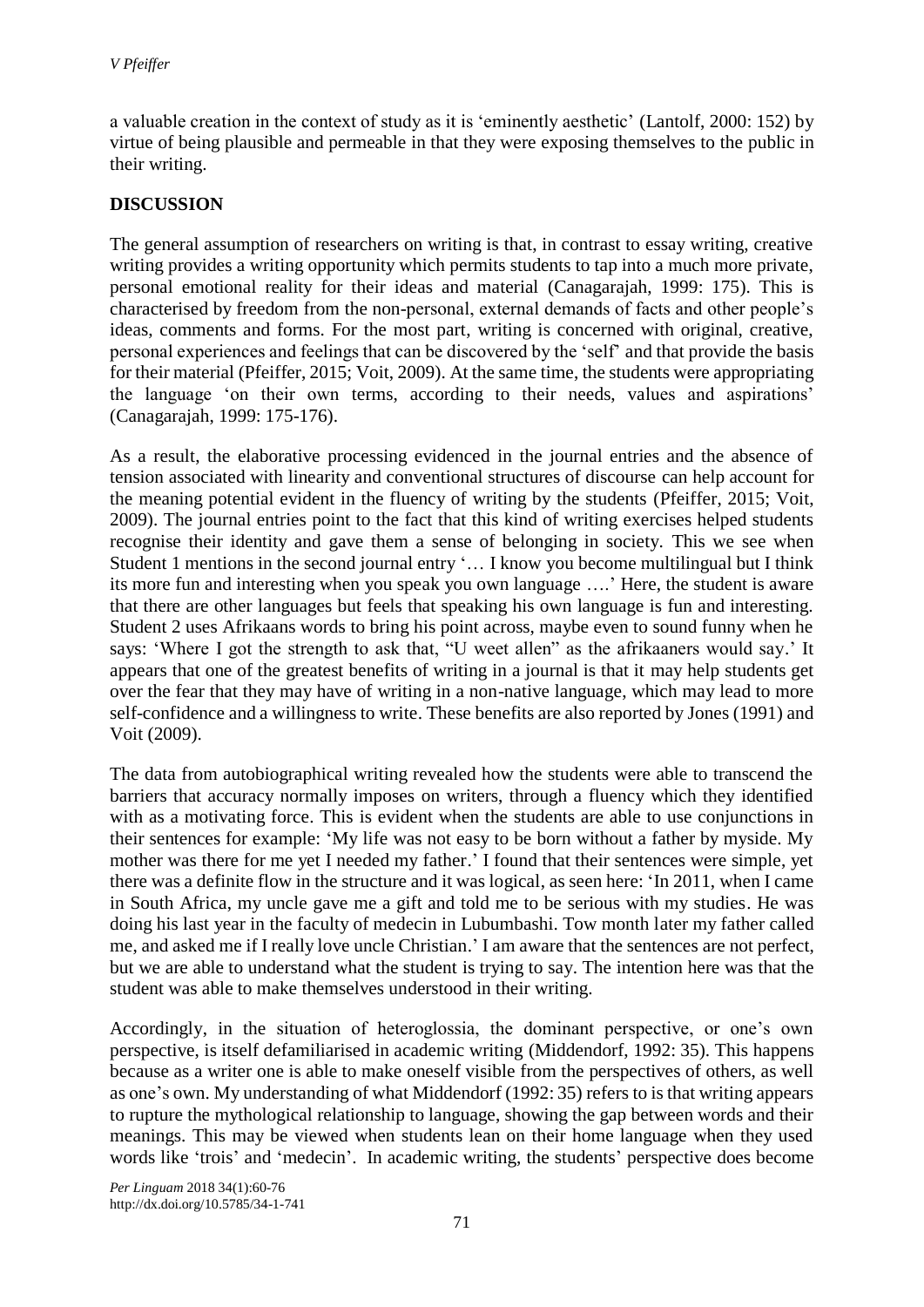defamiliarised and they are not certain how to bring their views across clearly, but with the help of expressive writing this gap between the writer and audience is narrowed in that the student is able to express themselves in writing.

The data reflect that the students' responses in the second interview demonstrated their ability to recreate themselves in new spaces and adopt new identities by acknowledging that writing in journals was something that is not acceptable really in their culture, as seen when Student 2 mentioned: 'Enjoyed writing, but at the same time anxious writing in a book that exposed myself.' 'Yes, as a Xhosa speaking person normally speaking Xhosa, during that time to write in English or at least exposed myself in English.'

As seen in Pfeiffer and Sivasubramaniam (2016: 106), there is not one single right form of writing which promotes expressive writing, but an informed way of writing can be achieved by getting the students to use personal response writing tasks. This can help promote fluency in writing. This may be viewed in the journal entry and autobiographical writing when they awaken and mention very personal experiences. An example of this is when Student 1 writes: 'My life was not easy to be born without a father by myside. My mother was there for me yet I needed my father. Growing older without a male in our house becomes a big challenges to me.' Another example comes from Student 3: 'My name is Anonymous, born in DRC. I was born in a kingdom family, my father Anonymous was a kind in our village. He had 7 wives and my mother Anonymous known by the name of Anonymous.'

It appears that integrating personally and emotionally meaningful writing instruction allows L2 writers to reflect on their personal experiences and to extend their self-understanding in relation to the cultural, linguistic, and emotional factors (Chamcharatsri, 2013: 72). In light of this, I argue that, by allowing my students to write about their personal history, I would be encouraging them to embrace L2 writing as a platform to negotiate their identities, then 'to find power and legitimacy in the second language' (Park, 2013b; Pfeiffer, 2015).

#### **SHIFTING LENSES**

My students' act of writing, as the data have shown, reflects their identities as social beings. Just like Makalela (2014: 679) found in his study, the languaging experiences of the multilingual students in this study revealed features of the 21st century, 'which extend our understanding of identity construction in super-diverse contexts: fluidity, versatility and mobility.' As Makalela (2014: 679) argues, 'it is this type of mobility that allows students to navigate their coco (blended) universe, which refers to their heteroglossic way of knowing and making sense of the world.'

When multilingual students are given the freedom to tap into their emotions while performing an expressive writing task, such as journal entries, autobiographical writing or a writing task that expects a personal response, it can assist them in academic writing. Using journal entries which are not corrected, but glanced over on a regular basis, students are motivated to write in English, but at the same time they are given the freedom to write without paying attention to grammar, punctuation and sentence structure. Writing about things that make them feel comfortable and familiar will help build their confidence in writing. It appears that, once stability in writing has been established, it will be easier for students to move into academic writing because their confidence in writing has been developed. For this reason, students do need some guidance with the help of grammatical worksheets, which can assist them with sentence structure. It is important that the grammar worksheets need to have a good explanation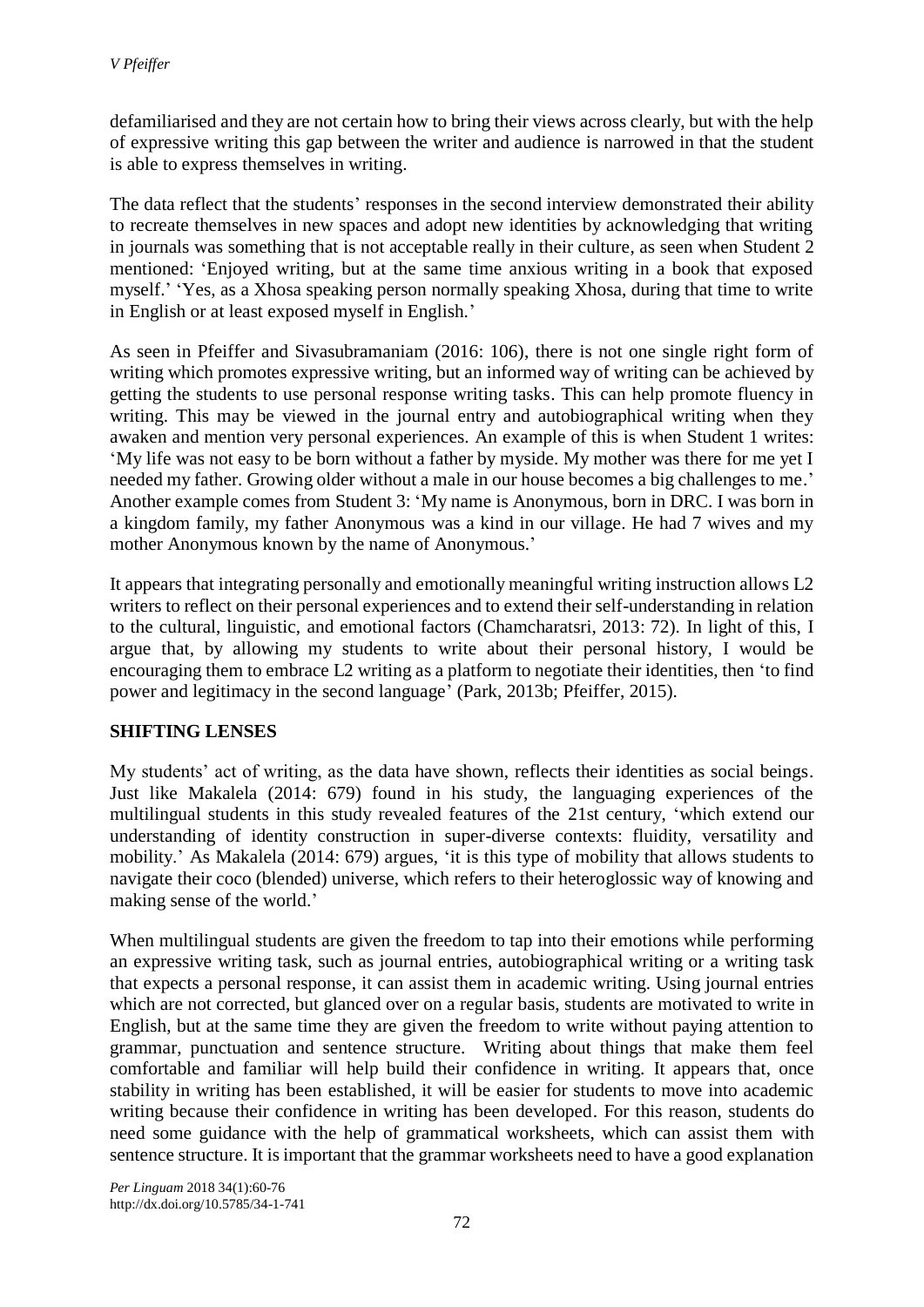and an example of the exercise as a way to help students to recap what they have learned at school.

In light of this, I surmise that students at first may feel afraid to write, but after some encouragement and experience 'writing in the non-threatening context about a subject matter they enjoy, will help develop confidence and a more open attitude toward writing' (Jones, 1991; Voit, 2009: 18). Therefore, I argue that any personal expression and reflection situated at the core of academic literacy practice enhances the real purpose for language learning and relates to 'widening one's experience resources and positioning oneself in a multicultural and multilingual world' (Hanauer, 2012: 10). Hence, learners use language to make sense of themselves and the world they live in (Hanauer, 2012; Park, 2013b). In addition, the students use the target language to increase their linguistic capital and sense of self (Makalela, 2015). Thus, I argue that expressive writing can improve students' academic writing.

# **CONCLUSION**

My study aimed at encouraging my students to view their writing as personal constructions of meanings. They were supposed to try and use their journal entries and class assignments to operationalise their effective and emotive use of language. In light of this, one of the primary ways in which respect for and the maintenance of all languages in South Africa can be achieved in higher education is by creating spaces that enable students to use, draw on and develop their home languages in addition to acquiring English (Van der Walt & Dornback, 2011). Thus, this may not only be of importance for language development, but also for issues of identity and belonging in society. Students should be granted space to use either their home language or other language in which they feel comfortable. The use of journal writing grants students that freedom to express themselves, even if it means mixing their home language with the language of instruction.

Having witnessed this heteroglossic, many-sided issue, these student writers seem aware that their position about this matter is, in fact, of only partial consequence and still evolving – one voice among many. Therefore, their writing is rarely certain, self-contained and monoglossic (Middendorf, 1992: 43). By changing their thinking about writing, they change their writing (Middendorf, 1992: 43). I am of the opinion that a love of writing takes time to manifest itself in students. My data point to the students' attempt at expressing themselves in writing. Therefore, educators have to recognise the importance of allowing students both space and time to 'construct deeper understandings and make sense of their bi/multilingual worlds' (Garcia, 2009: 45). By providing students with opportunities to construct their own stories, we can legitimise and validate their lived experiences and identities as valuable assets and resources in South Africa. I deduce that, as educators, we could also support students to negotiate their L2 learning processes in multilingual and multicultural contexts and provide them with space to generate authentic narratives that explore their own language and cultural learning experiences, both in their home countries and in their new learning environment (Makalela, 2015).

As educators, we should not only pay more attention to what our courses are doing to the way students think about writing, but also to the way we teach writing. With this kind of focus, we must begin at the very first stages of children's writing, both in school and at home.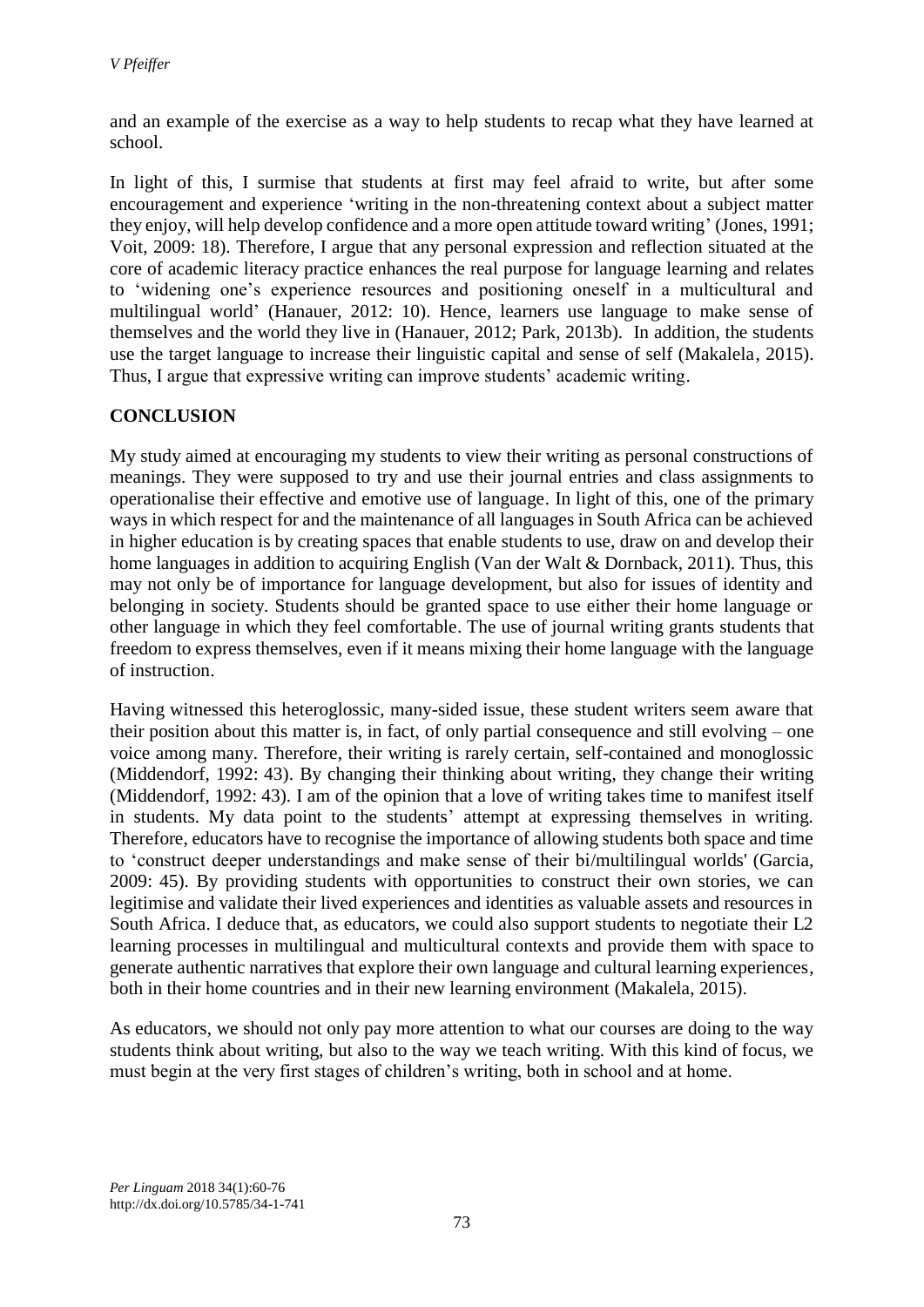# **REFERENCES**

- BRAUN, V & V CLARK. 2006. Using thematic analysis in psychology. *Qualitative Research in Psychology,* 3:77-101.
- BRUMFIT, CJ & RA CARTER. 1986. *Oxford applied linguistics: Literature and language teaching.* Oxford: Oxford University Press.
- CADMAN, K. 1997. Thesis writing for international students: A question of identity? *English for Specific Purposes,* 16(1):3-14.
- CANAGARAJAH, AS. 1999. *Resisting linguistic imperialism in English teaching*. Oxford: Oxford University Press.
- CANAGARAJAH, AS. 2011. Codemeshing in academic writing: Identifying teachable strategies of translanguaging. *Modern Language Journal,* 95:401-417.
- CHAMCHARATSRI, PB. 2013. Emotionality and second language writers: Expressing fear through narrative in Thai and English. *L2 Journal,* 5(1):59-75.
- GARCIA, O. 2009. *Bilingual education in the 21st century*. Chichester: Wiley-Blackwell.
- GARCIA, O. 2011. From language garden to sustainable languaging: Bilingual education in a global world. *Perspectives,* 34(1):5-9.
- GARVIN, RT. 2013. Researching Chinese history and culture through poetry writing in an ESL composition class. *L2 Journal,* 5(1):76-94.
- GRAHAM, S & KR HARRIS. 1989. Improving learning disabled students' skills at composing essays: Self-instructional strategy training. *Exceptional Children,* 56(3):201-214.
- HANAUER, DI. 2012. Meaningful literacy: Writing poetry in the language classroom. *Language Teaching,* 45(1):105-115.
- HARLKAU, L. 2002. The role of writing in classroom second language acquisition. *Journal of Second Language Writing,* 11:329-350.
- HYLAND, K. 2002. Options of identity in academic writing. *ELT Journal,* 56(4):354-358.
- IVANIC, R. 1998. *Writing and identity: The discoursal construction of identity in academic writing.* Philadelphia, PA: John Benjamins.
- JANG, EE. 2008. A framework for cognitive diagnostic assessment. In CA Chapelle, YR Chung & J Xu (Eds), *Towards adaptive CALL: Natural language processing for diagnostic language assessment.* Ames: Iowa State University.117-131.
- JONES, P. 1991. The various benefits of dialogue journals. In JK Peyton & JP Lantolf (Eds). 2000. *Sociocultural theory and second language learning*. Oxford: Oxford University Press.
- KEATS, J. 1994. *The complete poems of John Keats*. London: Wordsworth.
- LAPIDUS, A, Y KAVEH & M HIRANO. 2013. ESL teachers/ ESL students: Looking at autoethnography through the lens of personetics. *L2 Journal,* 5(1):19-42.
- LEA, M & B STREET. 1999. Writing as academic literacies: understanding textual practices in higher education. In CN Candlin & K Hyland (Eds), *Writing: Texts, processes and practices*. Essex: Addison Wesley. 62-81.
- LEPPӒNEN, S, A PITKӒNEN, A PIIRAINEN-MARSH, T NIKULA & S PEURONEN. 2009. Young people's translocal new media uses: A multiperspective analysis of language choice and heteroglossia. *Journal of Computer-Mediated Communication*, 14(4):1080- 1107.
- MAKALELA, L. 2013. Translanguaging in Kasi-taal: Rethinking old language boundaries for New Language Planning. *Stellenbosch Papers in Linguistics Plus,* 42:111-125.
- MAKALELA, L. 2014. Fluid identity construction in language contact zones: Metacognitive reflections on Kasi-taal languaging practices. *International Journal of Bilingual Education and Bilingualism,* 17(6):668-682.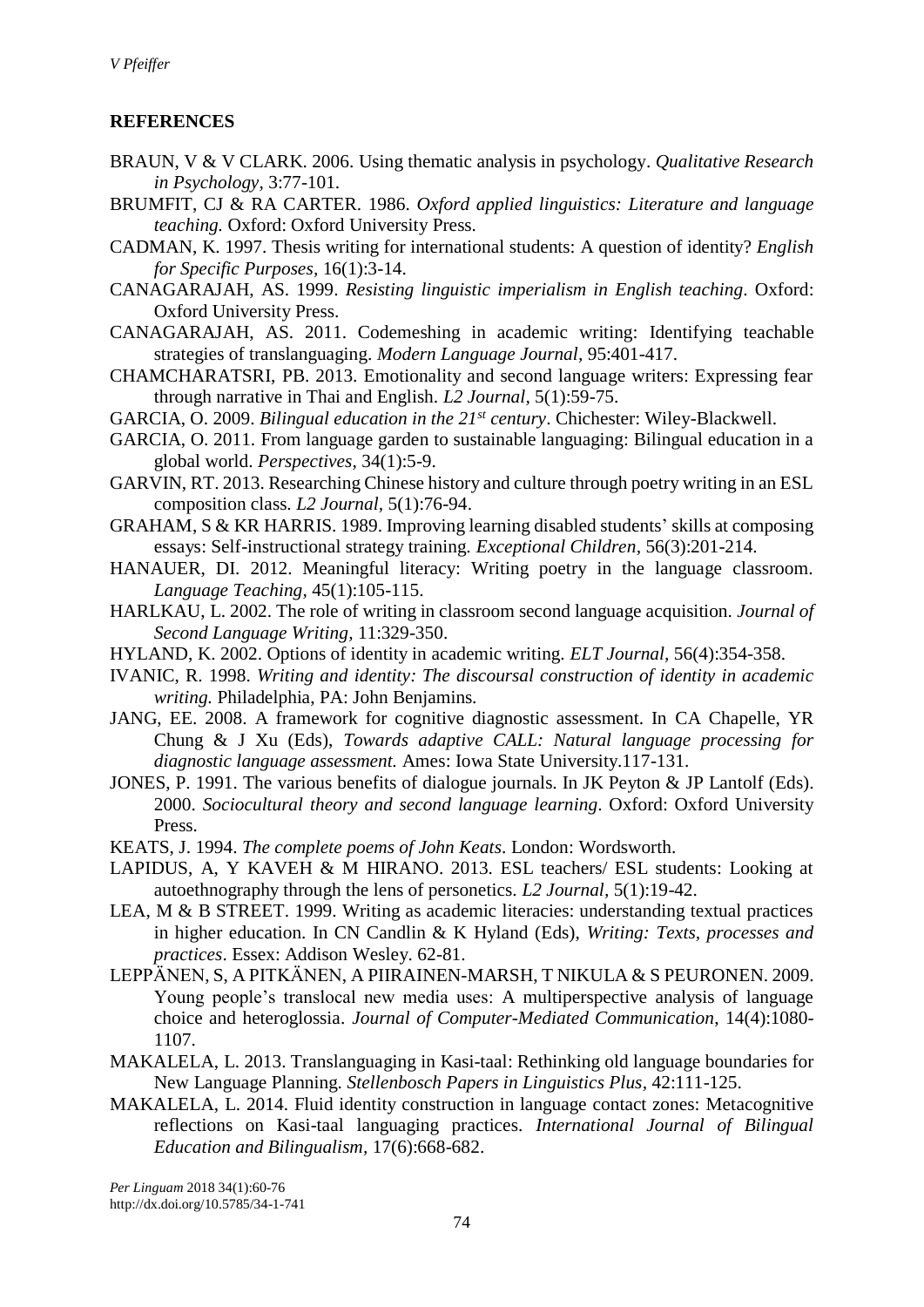- MAKALELA, L. 2015. Translanguaging as a vehicle for epistemic access: Cases for reading comprehension and multilingual interactions. *Per Linguam,* 31(1):15-29.
- MIDDENDORF, M. 1992. Bakhtin and the dialogic writing class. *Journal of Basic Writing,* 11(l):34-46.
- MORRISON, T. 1987. *Beloved.* New York: Random House.
- NUNN, R, S SUVASUBRAMANIAM, Y GUEFRACHI, A TARIQ & H AL SHAMI. 2012. Establishing Voice and Agency in Students' Writing. In RS Sharda (Ed.), *Proceedings of International Conference on English Language & Literary Studies*. 1-8.
- PARK, G. 2013a. My autobiographical-poetic rendition: An inquiry into humanizing out teacher scholarship. *L2, Journal,* 5(1):6-18.
- PARK, G. 2013b. 'Writing is a way of knowing': Writing and identity. *ELT Journal,* 67:336- 345.
- PFEIFFER, V. 2015. *An investigation of L2 expressive writing in a tertiary institution in the Western Cape*. Unpublished doctoral thesis. University of the Western Cape, Cape Town.
- PFEIFFER, V & S SIVASUBRAMANIAM, 2016. Exploration of self-expression to improve L2 writing skills. *Per Linguam,* 32(2):95-108. <http://dx.doi.org/10.5785/32-2-654>
- ROSENBLATT, L. 1978. *The reader, the text, the poem: The transactional theory of the literary work.* Carbondale, IL: Southern Illinois University Press.
- Rosenblatt, L. 1995. *Literature as exploration*. New York: The Modern Language Association of America.
- RUSSELL, G, S BAKER & L EDWARDS. 1999. *Teaching expressive writing to students with learning disabilities.* Available from: [http://www.Idonline.org/article/6201/?theme=print.\[Accessed:](http://www.idonline.org/article/6201/?theme=print.%5bAccessed) 14 November 2016]

SPIGELMAN, C. 1996. Teaching expressive writing as a narrative fiction. *JAC*, 16:119-140.

- VAN DER WALT, C & J DORNBRACK. 2011. Academic biliteracy in South African higher education: strategies and practices of successful students. *Language, Culture and Curriculum,* 24(1):89-104.
- VAN MANEN, M. 1990. *Researching lived experience: Human science for an action sensitive pedagogy.* Albany, NY: SUNY Press.
- VOIT, M. 2009. *Do dialogue journals with recasts improve the writing skills for adult learners with limited literacy skills?* Unpublished master's dissertation. Hamline University, Saint Paul, MN.